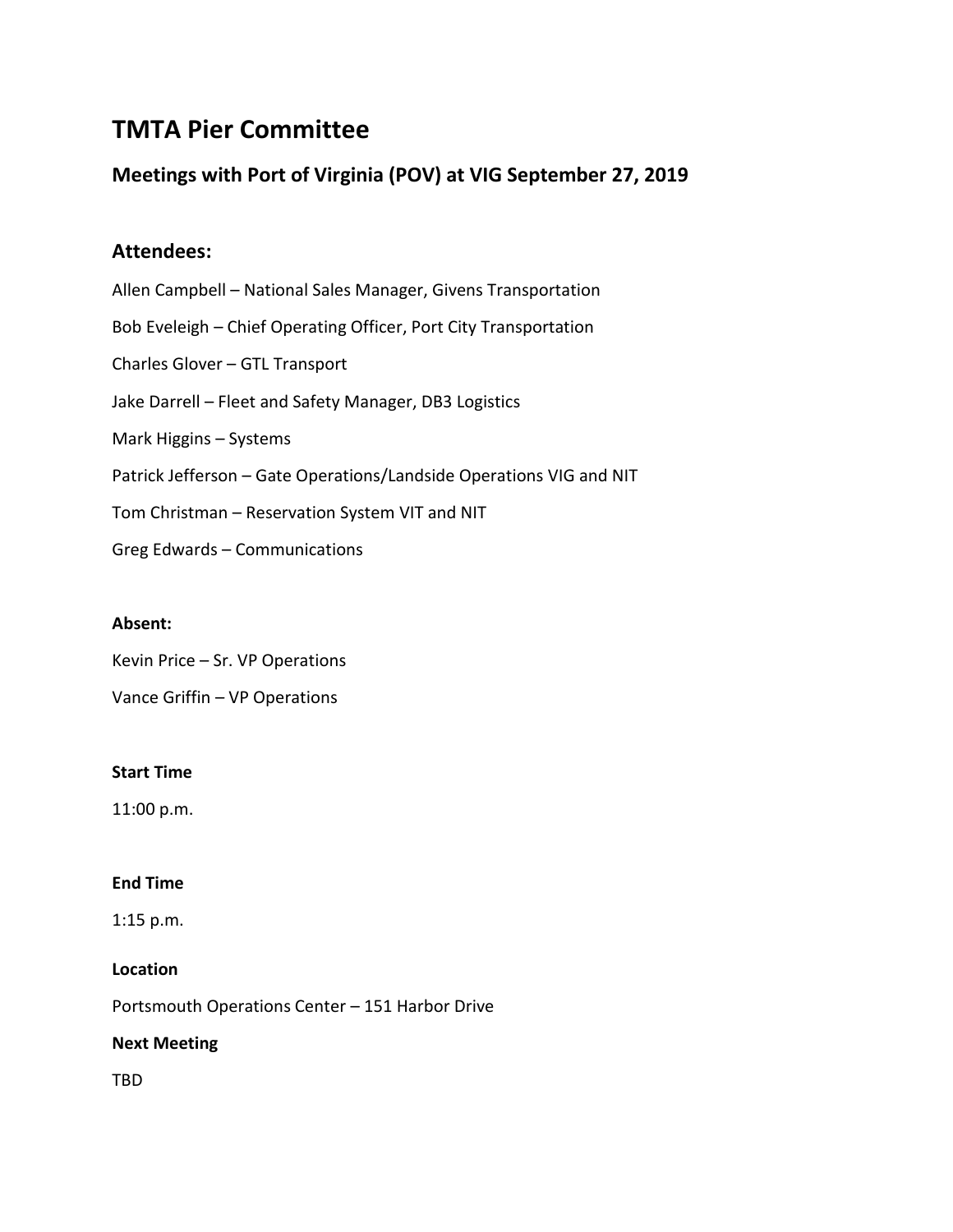# **Notes/Findings from 9-27-2019 Meeting**

### **August Statistics**

The trends of all the statistics we follow are favorable.

Turn times are continuing to decline. Volumes remain high. 81% of container moves at VIG occur in the mandatory hours which represent 72% of operating hours. 78% of container moves at NIT occur in the mandatory hours which represent 70% of operating hours.

The original performance benchmark set by the Pier Committee in November 2018 that 1% or less of container moves should exceed 2 hours was met at each facility in August. The Port analytics group is working on presenting us data at the 90 minute mark as the new benchmark is 1% or less exceeding 90 minutes.

Misses reservations remain slightly above 7%. Primary causes 1) a dual reservation is made that includes an empty return, but the driver arrives with a different size empty or no empty and 2) driver is unable to make his reservation slot but no cancellation is submitted.

TMTA Members are reminded that they can only bring the type of move into the Port that they have made a reservation for. The Port recently encountered several loaded containers being brought to the Port on an empty return reservation.

TMTA Members are also advised that a reservation can be edited until the start of the reservation hour. So, a reservation has a grace period starting at 11:30. The reservation hour starts at noon. The motor carrier can edit the reservation until 11:59. Once the reservation hour starts at noon no changes can be made. Motor carriers may find this useful for last minutes adjustments to a reservation.

#### **Stacks 19 and 20 Down**

The Port reviewed the difficulties experienced with Stacks 19 and 20. A container fell over in the stack. The cause is being investigated. The container damaged a cable on one stack. The second stack was closed due to danger presented by the fallen container.

The procedure for handling outages like this was implemented and followed successfully by the Port. Customer Service proactively reached out to shipping lines to inform them of the issue and seek additional free time. If you had a container impacted by this event that did not receive free time extension, please let John Jackson know the details.

#### **Generic Export Feature**

Initial testing of the Generic Export feature produced undesirable problems in the system requiring additional programming. The Port is targeting October for release of an improved version

#### **Stack congestion/driver turn out process**

The procedure is now in soft testing. Stacks 15 to 17 will be used to queue drivers for drivers with short term stack congestion problems. Drivers will receive routing instructions when they are turned out and go back to the gate. An ILA member will be there to release them to the stack when it returns to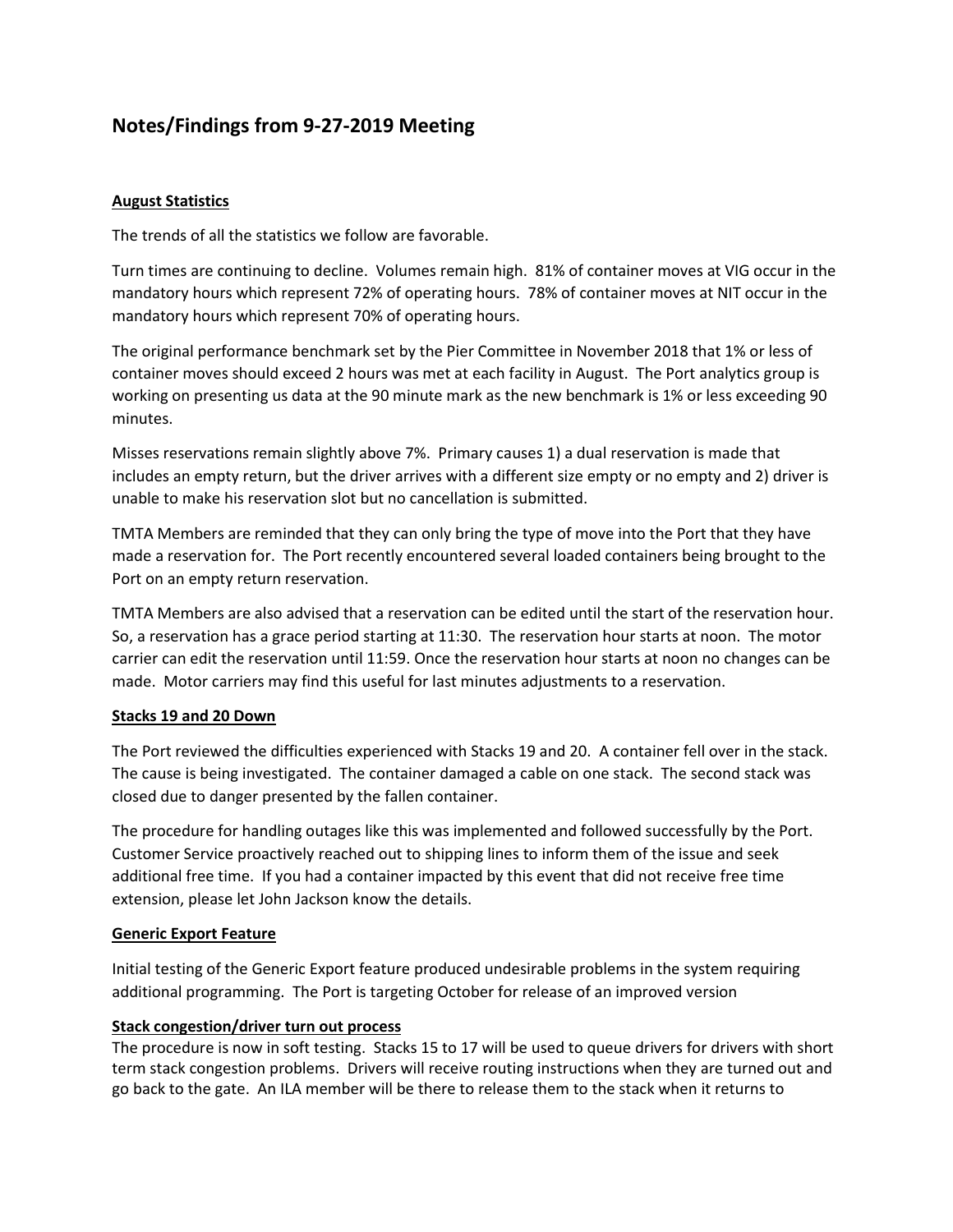service. The process is intended to have drivers served in the order they arrived but may not function perfectly at all times. After reviewing the process, the Pier Committee feels the process is fair, can be applied consistently and is well designed.

#### **Bad Reservation**

TMTA Members are reminded if a driver is told they do not have a good reservation they should not leave the Port. An escalation procedure will be published shortly by the Port that includes the process, persons to contact and phone numbers. The process will also include the amount of time in minutes (10 to 15) each escalation should take. The basic escalation process is: 1) ILA member, 2) Assistant Operations Manager (AOM) on site, 3) Department Manager on site, 4) Customer Service, and finally Director of Operations (Patrick Jefferson).

This process is the result of requests made by the Pier Committee supported by examples logged into TMTA TRAC. Please use TRAC to log issues.

Also, Customer Service is now bringing in one staff member early to cover early morning calls/issues. This is a pilot program to determine the number and types of calls during early morning hours. The decision to continue the program will be based on the number and type of calls. If the issues are types that require shipping line involvement (and so cannot be solved until shipping lines open) the program will be cut back. Please use this resource while it is available.

A discussion followed of the value of calling TRS group versus following the escalation process. The AOM, Department Manager and Customer Service have the ability to resolve some TRS issues and can involve TRS when needed. We suggest using the escalation process to properly test the effectiveness of the process.

#### **Reservations per hour**

Stack reliability and performance continues to increase. The Port has continued to review progress and added reservations as performance warrants. Last month the Committee raised concerns about the number of 'At Capacity' blocks still appearing on the daily flash reports. Over the past month the number of such blocks has continued to decrease.

The Port is testing the ability to make 2 reservation in the same hour. If successful, this will benefit motor carriers with very short runs. Please note both reservations must be for the same size equipment which we understand to be due to system limitations.

#### **Reservation Issues**

We discussed sporadic issues with single move drop empty reservations. The Port has asked for examples to follow up on as motor carriers have indicated the issue is sporadic.

#### **Portsmouth Chassis Yard**

We discussed at length the Portsmouth Chassis Yard which going forward is to be referred to the PCY (somewhat confusing with PPCY next door). There will be changes to the physical layout to improve spacing and traffic flow. We discussed additional changes to traffic flow that the Port will consider.

Signage will be improved. Quality of chassis is being addressed.